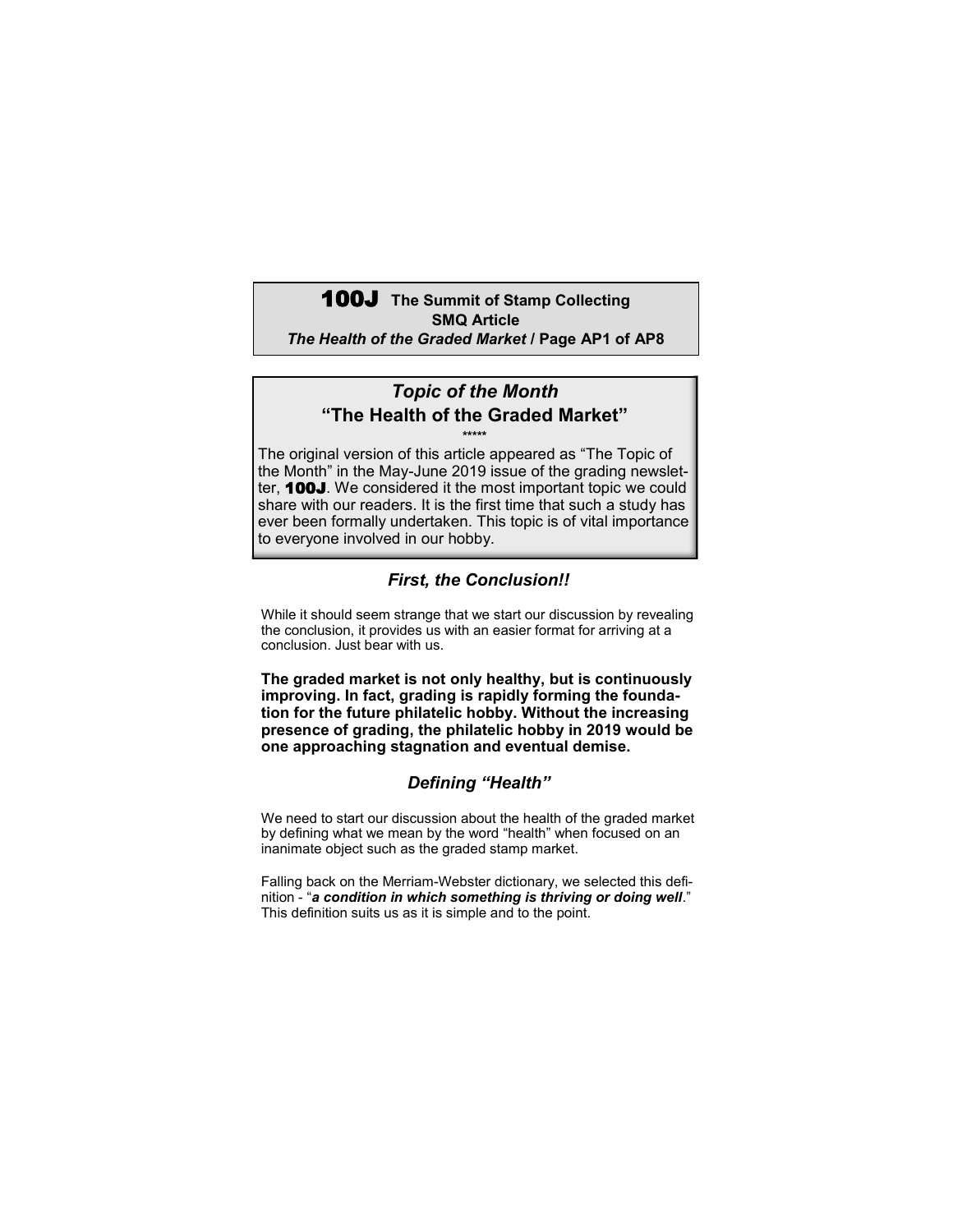## 100J **The Summit of Stamp Collecting SMQ Article** *The Health of the Graded Market* **/ Page AP2 of AP8**

#### *Measuring Health*

With the definition in hand, we now need to determine what metrics will tell us how the graded market is performing. Unfortunately, there are only a few metrics that will provide us with a clear understanding of the health of the graded market

We will examine two existing methods that could be used to measure the health of the graded stamp market - the Scott United States Graded Stamp Report (SUSGSR) and number of graded stamp certifications.

*The SUSGSR*. The most traditional method to measure health is to evaluate sales to determine their performance. While this sounds like a sound method, how do we measure the sales of thousands of graded stamps and their resulting performance?

Linn's and then Scott has attempted to accomplish this through the use of a graded stamp report. The SUSGSR has a representative portfolio of 63 stamps and measures their value movement on a quarterly basis. While the report is well constructed, the quarterly price changes need to be more thoroughly vetted and are a major source of concern.

While the graded market appears to be undergoing significant changes, the SUSGSR shows only minor quarterly price movements with none exceeding 1% in any quarter. Based on what we see, this just doesn't reflect the actual price movements in graded stamps.

The SUSGSR gathers price movements from, "Auction sales results and dealer price lists for graded material …" We have never been a fan of dealer price lists to represent price changes since those offer prices are all too often negotiated at different prices than listed in the price lists and, most importantly, do not represent actual sales but rather offers.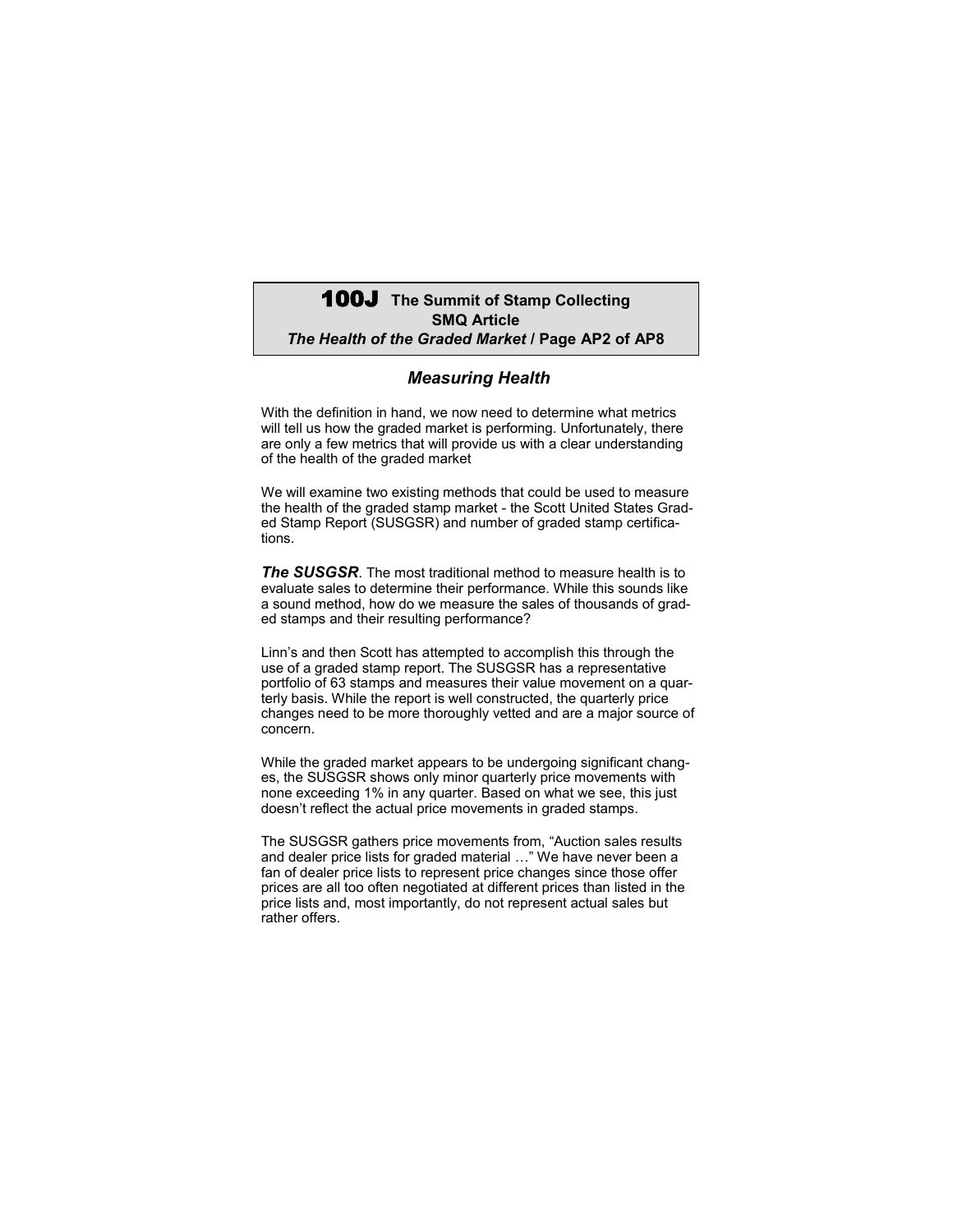## 100J **The Summit of Stamp Collecting SMQ Article** *The Health of the Graded Market* **/ Page AP3 of AP8**

#### *Measuring Health (continued)*

**The SUSGSR** (continued). Most importantly, the quarterly auction price movements supplied to Scott appear completely out of touch with actual auction results. Later in this article, we will disclose the valuations project we have undertaken to capture actual auction sales data.

The potential value of the SUSGSR hinges on obtaining accurate price movements. If the quarterly price changes are questionable, then the entire reliability of the report is greatly diminished to the point of not being capable of reporting the health of the graded stamp market.

One last point needs to be addressed. The SUSGSR consists of a sampling portfolio of 63 stamps. While the portfolio has already undergone one major overhaul in the selection of its components, we have no indication yet whether this sampling of stamps can adequately measure actual performance of the market and therefore the health of the market.

We give Scott a very solid grade for their effort to provide philatelists with guidance on the performance of the graded market. We hope, that in the future, they focus on the quarterly price changes which drive the results of the SUSGSR. Without a thorough vetting of the price changes, the value of the SUSGSR will remain in question and not be the answer to how we measure the health of the graded stamp market.

*The Number of Graded Stamp Certifications*. Another way to judge the health of the graded market would rely on how grading activity is changing. This would probably be measured best by the number of graded stamp certifications requested of the major grading organizations.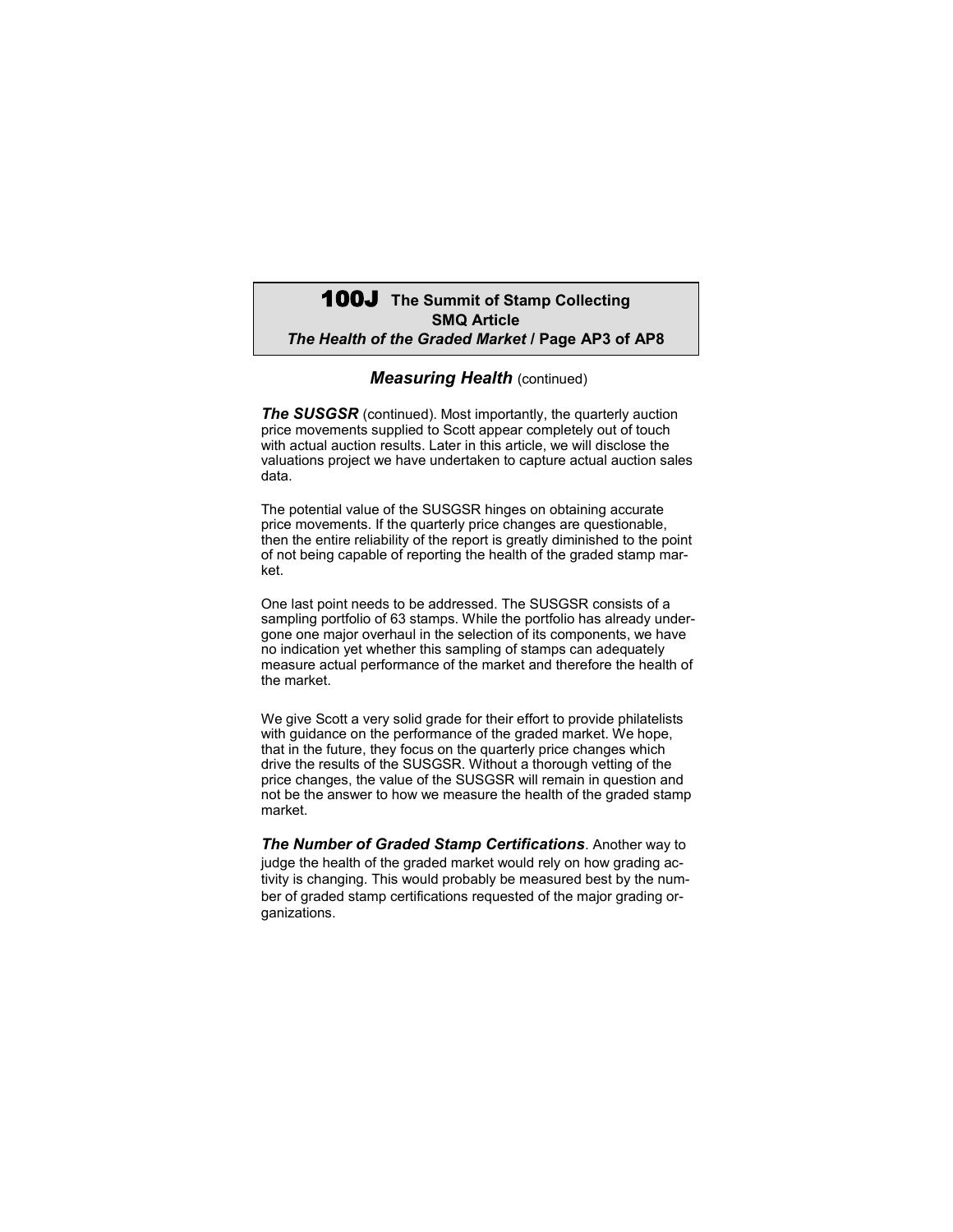# 100J **The Summit of Stamp Collecting SMQ Article** *The Health of the Graded Market* **/ Page AP4 of AP8**

#### *Measuring Health (continued)*

*The Number of Graded Stamp Certifications* (continued). If we could obtain accurate records of how many grading requests these organizations (and other secondary players) receive on a periodic basis, we would have a good understanding of graded stamp activity. While this would not provide us with a strict performance metric, it would point us in the direction of the health of the graded market.

This approach might actually provide us with one of the best ways to determine the answer to our question. Unfortunately, while we can estimate some of this activity, actual and complete data is confidential and is not available to us.

While we have mentioned two methods, neither one is satisfactory to adequately answer the question of the health of the graded stamp market. Therefore, where do we go from here to determine a valid answer to our significantly important question?

### *Auction Valuations Project*

Your Editor is involved in a research project that may answer many questions about the graded marketplace. I started this project in late 2016 and continued through early 2018. It was parked for the majority of 2018 due to certain issues. I have again started this project in April 2019 with *improved metrics and reporting*. So, here is my answer to our "question of the month."

*Auction Metrics*. Thanks to current reporting, full disclosure of sales through auctions (eBay and major auction houses) is easily accessible.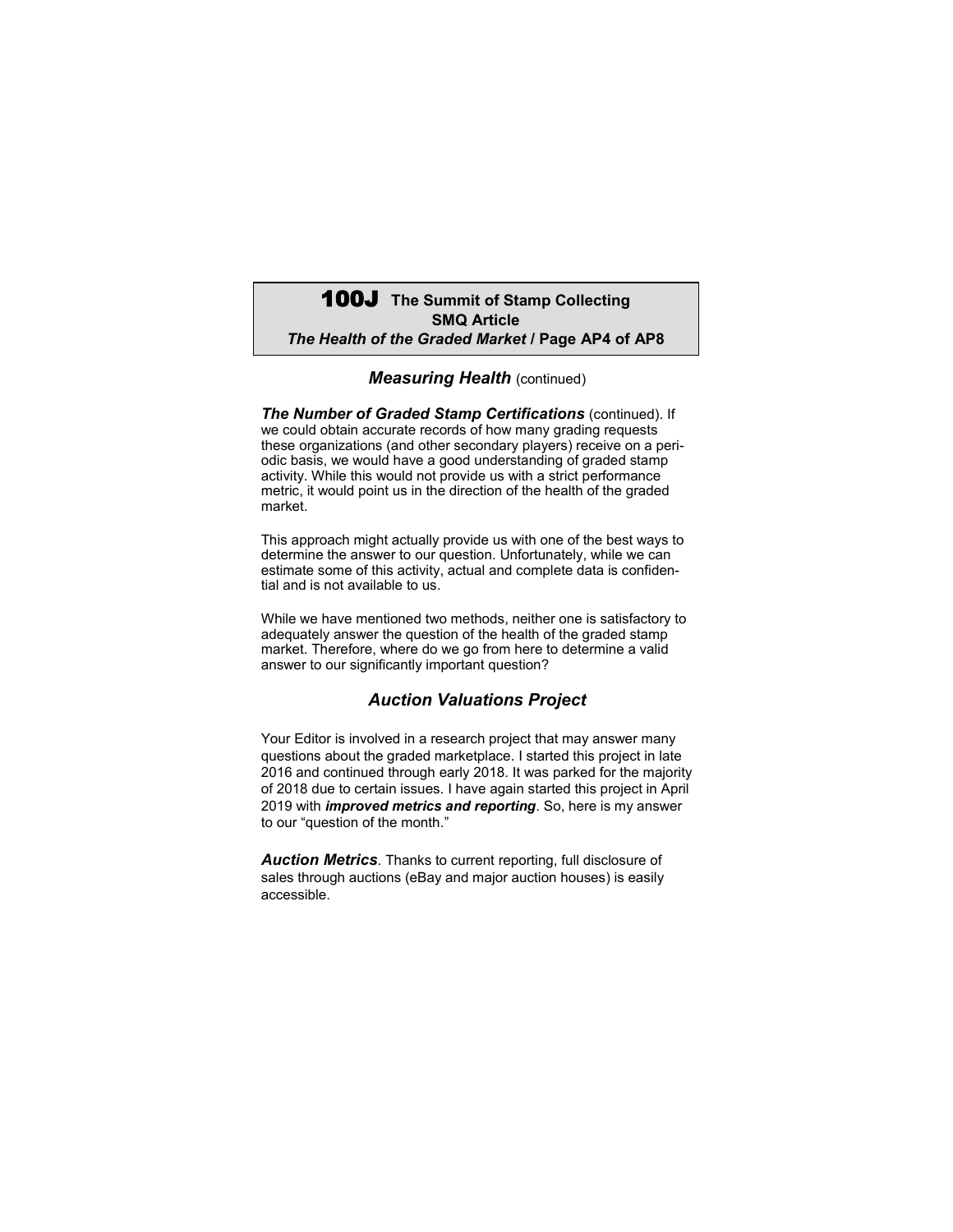## 100J **The Summit of Stamp Collecting SMQ Article** *The Health of the Graded Market* **/ Page AP5 of AP8**

#### *Auction Valuations Project (continued)*

*Auction Metrics* (continued). Graded sales through eBay, while numerous in quantity, provide insignificant metrics since most sales are lower valued items. Higher valued items usually sell on a negotiated basis. When a "Buy it Now" item is sold at a "best offer accepted" price, the actual sold price is not disclosed by eBay. This eliminates obtaining metrics (actual sales data) on the better graded items sold through eBay.

Therefore, obtaining auction data from the major auction houses would seem to point us in the right direction. When we review an auction, we generate many interesting and useful metrics. I think it is important that our readers understand what sort of analysis we perform on an auction.

First, we only report on the sales of PSE-graded stamps. Why only PSE? The reason is very simple. PSE is the largest grader of stamps by a huge margin. PSE is also the only grader that provides valuation data on all grades. Scott provides valuation data but not on any jumbo grades and only up to grade 98. It also provides very limited valuation data on 20<sup>th</sup> and 21<sup>st</sup> century stamps. PSE's valuation data is the most comprehensive available.

In judging the health of the graded marketplace, what auction metrics do we track that can be used to help answer our question?

While almost all the metrics that we track can help in part evaluate the health of the graded market, we report one metric that fully answers the health question. It is a comprehensive metric that addresses all PSE-graded auction sales. The key metric that we use to evaluate the health of the graded stamp market is - *Percent of SMQ*.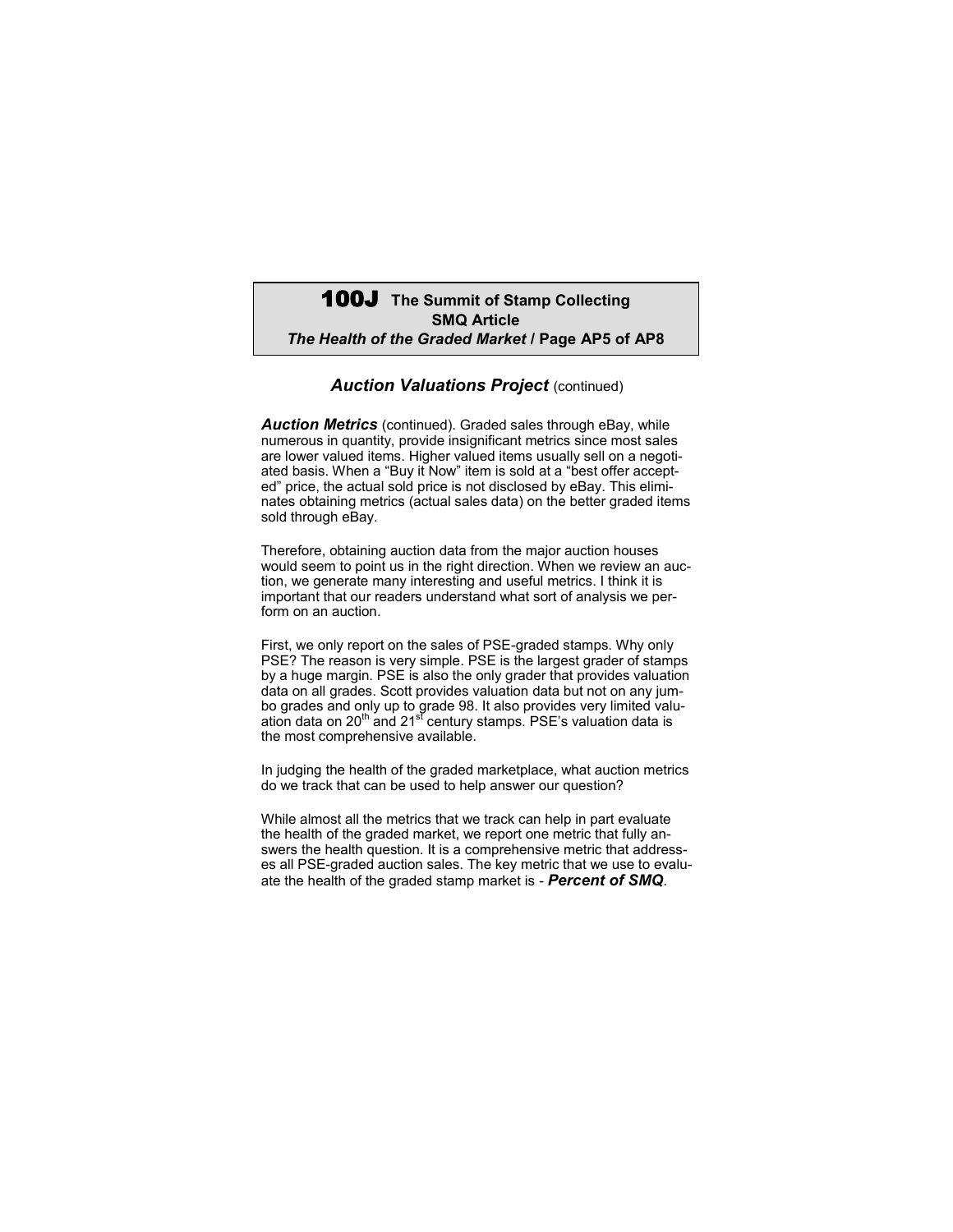# 100J **The Summit of Stamp Collecting SMQ Article** *The Health of the Graded Market* **/ Page AP6 of AP8**

### *Auction Valuations Project (continued)*

**Percent of SMQ**. This metric is a simple calculation dividing the total lot realization by the SMQ valuation for the lot. The following two examples should eliminate any questions regarding this important metric.

*Lot 1*. **Sold for a total realization (hammer price and buyer's premium) of \$900 (hammer price \$750 + 20% buyer's premium of \$150). The PSE valuation (SMQ) for the lot 1 stamp was \$1,200. Lot 1 sold for a Percent of SMQ of 75.0% (\$900/ \$1,200=75.0%).**

*Lot 2*. **Sold for a total realization of \$1,500 (\$1,250 + 20%). The SMQ for lot 2 was \$1,250. The Percent of SMQ for lot 2 was 120.0% (\$1,500/\$1,250=120.0%).**

SMQ's below 100.0% indicate a market where supply may be greater than demand. The lower the Percent of SMQ, the more it points to a weaker market.

SMQ's above 100.0% indicate a market where demand may be greater than supply. The higher the Percent of SMQ, the more it points to a healthy market.

**With a method to determine the health of the graded market, all we need now are the data points - the sold auction lot realizations and SMQ.**

### *2019 Auction Results*

As of the date we are writing this article, we have fully analyzed 12 auctions held in 2019. These auctions are -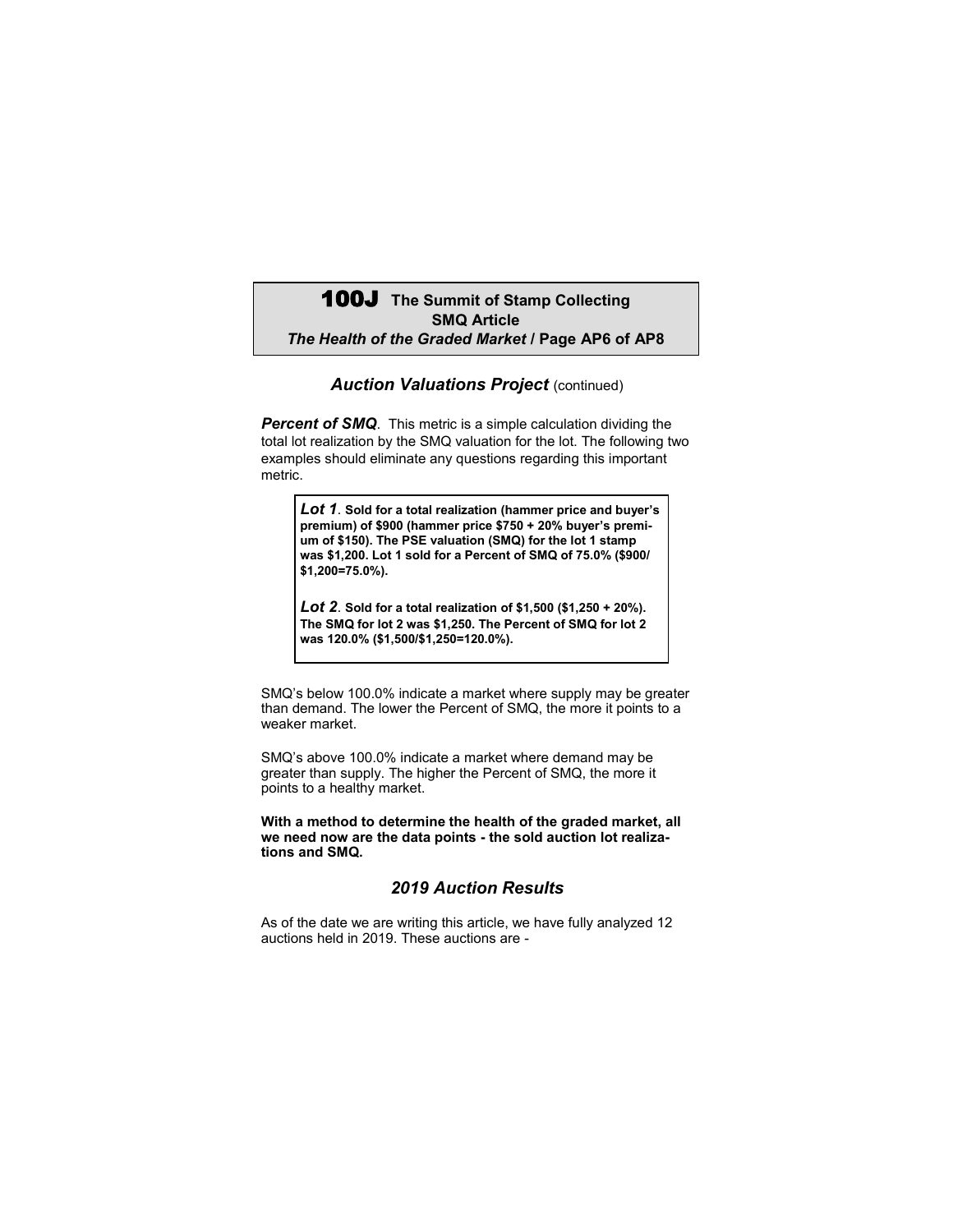# 100J **The Summit of Stamp Collecting SMQ Article** *The Health of the Graded Market* **/ Page AP7 of AP8**

### 2019 Auction Results (continued)

| Harmer-Schau           | Sales 118 (Jan) / 120 (Aug)          |
|------------------------|--------------------------------------|
| H.R. Harmer            | Sale 3024 (Apr)                      |
| Kelleher               | Sales 722 (Feb) / 724 (May)          |
| <b>Matthew Bennett</b> | Sale 358 (May)                       |
| Schuyler Rumsey        | Sale 85 (Apr)                        |
| Robert A. Siegel       | Sales 1197 (Mar) / 1199 (May)        |
|                        | 1202 (May) / 1205 (Jun) / 1206 (Jul) |

We review several auction each month. While individual sales results vary significantly, adding a new sales result to the cumulative results provides us with a more insightful view of auction metrics. In other words, as more auctions are reviewed, the average Percent of SMQ becomes a much more accurate measure.

### *The Cumulative Percent of SMQ*

Calculating the percent of SMQ for all the PSE-graded lots in all the auctions we have reviewed provides us with a view of the graded market. In a healthy market, stamps should sell for a high percentage of SMQ indicating demand equaling or exceeding supply. When stamps can be purchased for a small percentage of SMQ, there is less demand and greater supply which are both characteristics of a market that is not healthy.

*We believe that a Percent of SMQ of 85% and higher is indicative of a healthy market. Further, when the Percent of SMQ is 65% and lower, it is indicative of an unhealthy market.*

In the twelve auctions reviewed, we have analyzed 1,403 auction lots of PSE-graded stamps. The cumulative Percent of SMQ for all these lots was

**97.0%**